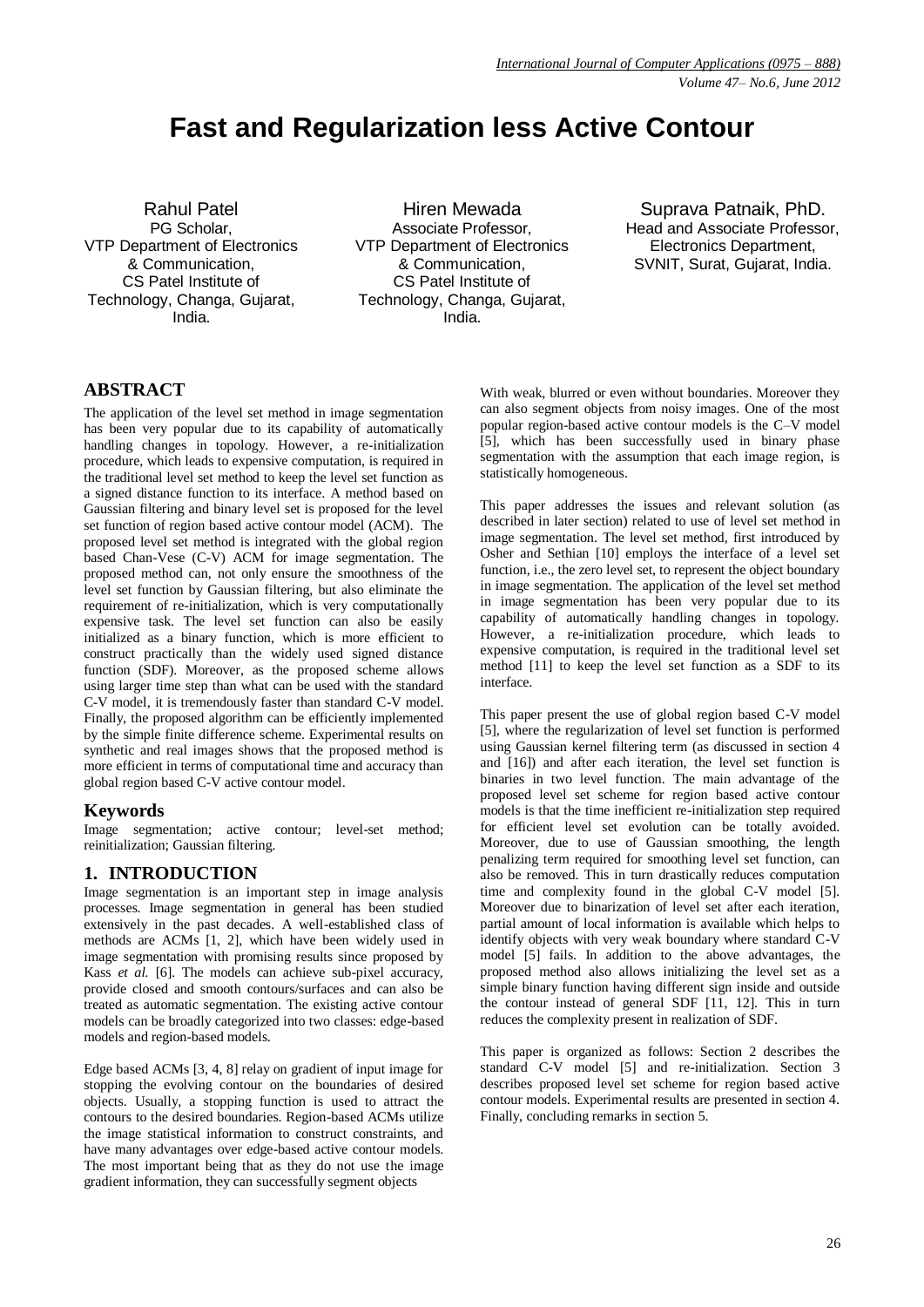## **2. BACKGROUND**

#### **2.1 Chan-Vese (C-V) ACM**

The C-V model [5] is based on pricewise constant approximation of Mumford-Shah energy functional [9]. For an Image  $I(x, y)$  in the image domain  $\Omega$ , Chan and Vese proposed the fitting energy as shown in (1), where  $c_1$  and  $c_2$ are the average intensity inside and outside of the contour *C* , respectively and  $\lambda_1$  and  $\lambda_2$  are positive constants. As the two terms in (1) are calculated over entire image domain, C-V model [5] is known as global region based active contour model.

$$
E(c_1, c_2, C) = \lambda_1 \int_{\text{inside}(C)} |I(x, y) - c_1|^2 dx dy
$$
  
+  $\lambda_2 \int_{\text{outside}(C)} |I(x, y) - c_2|^2 dx dy$  (1)

Chan and Vese have added regularization terms like the length of the contour  $C$  and area of the region inside  $C$ . The length of the evolving contour *C* controls the smoothness of the evolving contour  $C$  and further avoids the occurrence of small isolated regions in the final segmentation. The area term control the propagation speed and direction of the evolving contour *C* . Therefore the energy functional becomes

$$
E(c_1, c_2, C) = \mu Length(C) + \nu Area(C)
$$
  
+  $\lambda_1 \int_{inside(c)} |I(x, y) - c_1|^2 dxdy$  (2)  
+  $\lambda_2 \int_{outside(c)} |I(x, y) - c_2|^2 dxdy$ 

where  $\mu$ ,  $\upsilon$ ,  $\lambda$ <sub>1</sub> and  $\lambda$ <sub>2</sub> are constants. Generally we take  $\lambda_1 = \lambda_2 = 1$  and  $\upsilon = 0$ .

To minimize the energy in (2), the level set method proposed in [10, 11] is used. The level set formulation for the C-V model is as shown in (3),

$$
E(c_1, c_2, \phi) = \mu \int_{\Omega} \delta_{\varepsilon} (\phi(x, y)) |\nabla \phi(x, y)| dxdy
$$
  
+  $\nu \int_{\Omega} H_{\varepsilon} (\phi(x, y)) dxdy$   
+  $\lambda_1 \int_{\Omega} |I(x, y) - c_1|^2 H_{\varepsilon} (\phi(x, y)) dxdy$   
+  $\lambda_2 \int_{\Omega} |I(x, y) - c_2|^2 (1 - H_{\varepsilon} (\phi(x, y))) dxdy$  (3)

where  $H_{\varepsilon}(z)$  and  $\delta_{\varepsilon}(z)$  are slightly regularized versions of 1-D Heaviside function  $H(z)$  and direct delta function  $\delta(z)$ respectively.

Minimizing the energy in (3) by using the gradient descent method and representing the contour  $C$  with zero level set,

they obtain the following variational formulation  
\n
$$
c1 = \frac{\int_{\Omega} I(x, y) H_{\varepsilon}(\phi(x, y)) dx dy}{\int_{\Omega} H_{\varepsilon}(\phi(x, y)) dx dy}
$$
\n(4)

$$
c2 = \frac{\int_{\Omega} I(x, y) \left(1 - H_z(\phi(x, y))\right) dxdy}{\int_{\Omega} \left(1 - H_z(\phi(x, y))\right) dxdy}
$$
(5)

$$
\frac{\partial \phi}{\partial t} = \delta_{\varepsilon}(\phi) \left[ \mu \kappa - \upsilon - \lambda_{1} \left( I - c \mathbf{1} \right)^{2} + \lambda_{2} \left( I - c \mathbf{2} \right)^{2} \right] (6)
$$

where  $\kappa$  is the Euclidean curvature of the contour  $C$ .

#### **2.2 Re-initialization**

In the traditional level set methods, the level set function is initialized to be a SDF to its interface in order to prevent it from being too steep or flat near its interface, and because the existing re-initialization schemes were not able to re-initialize the level set function, if the initial level set function is significantly different from a signed distance function. Unfortunately, many existing re-initialization methods [11, 12] have an undesirable side effect of moving the zero level set away from its interface. Furthermore, it is difficult to decide when and how to apply the re-initialization. In addition, reinitialization is a very computationally expensive operation (consumes approximately 90% of total execution time as shown in section 4). Thus, re-initialization is not only, time consuming operation, but it also affects the accuracy of final segmentation. To overcome this difficulty, Sussman and Fatemi in [15] proposed a method to re-initialize the level set function by solving the following partial difference equation:

$$
\frac{\partial \phi}{\partial t} = sign(\phi_0)(1 - |\nabla \phi|) \tag{7}
$$

where  $\phi_0$  is the function to be re-initialized, and  $sign(\phi_0)$  is the sign function. When the steady state of Eq. (7) is reached,  $\phi$  will be a distance function with the same zero level set as  $\phi_0$ ,

despite whether  $\phi_0$  is a distance function or not. This is commonly known as the standard re-initialization procedure. Chan and Vese in [5] used the above equation to re-initialize the level set function.

Another solution to avoid re-initialization of level set is proposed by Li *et al.* in [8]. They proposed to integrate and solve a length penalty term as shown in (8), along with the minimization energy. This term force the level set function to be close to a signed distance function. Actually, this penalty term is more like a metric which characterizes how close a function is to a signed distance function.

$$
P(\phi) = \int_{\Omega} \frac{1}{2} (|\nabla \phi(x, y)| - 1)^2 dx dy
$$
 (8)

However, still it requires to be solved the term in (8) and could not completely avoid re-initialization of level set function in the active contour model.

#### **3. PROPOSED MODEL**

As reinitialization is time consuming process, use of smoothing the function and binarization process is proposed to eliminate this reinitialization of level set function. Binarization of level set function involves image local information in the evolution and help in local level segmentation process. So this binarization step can be avoided if global segmentation is required.

To avoid the reinitialization, first level set function is initialized as constant binary function having positive constant inside the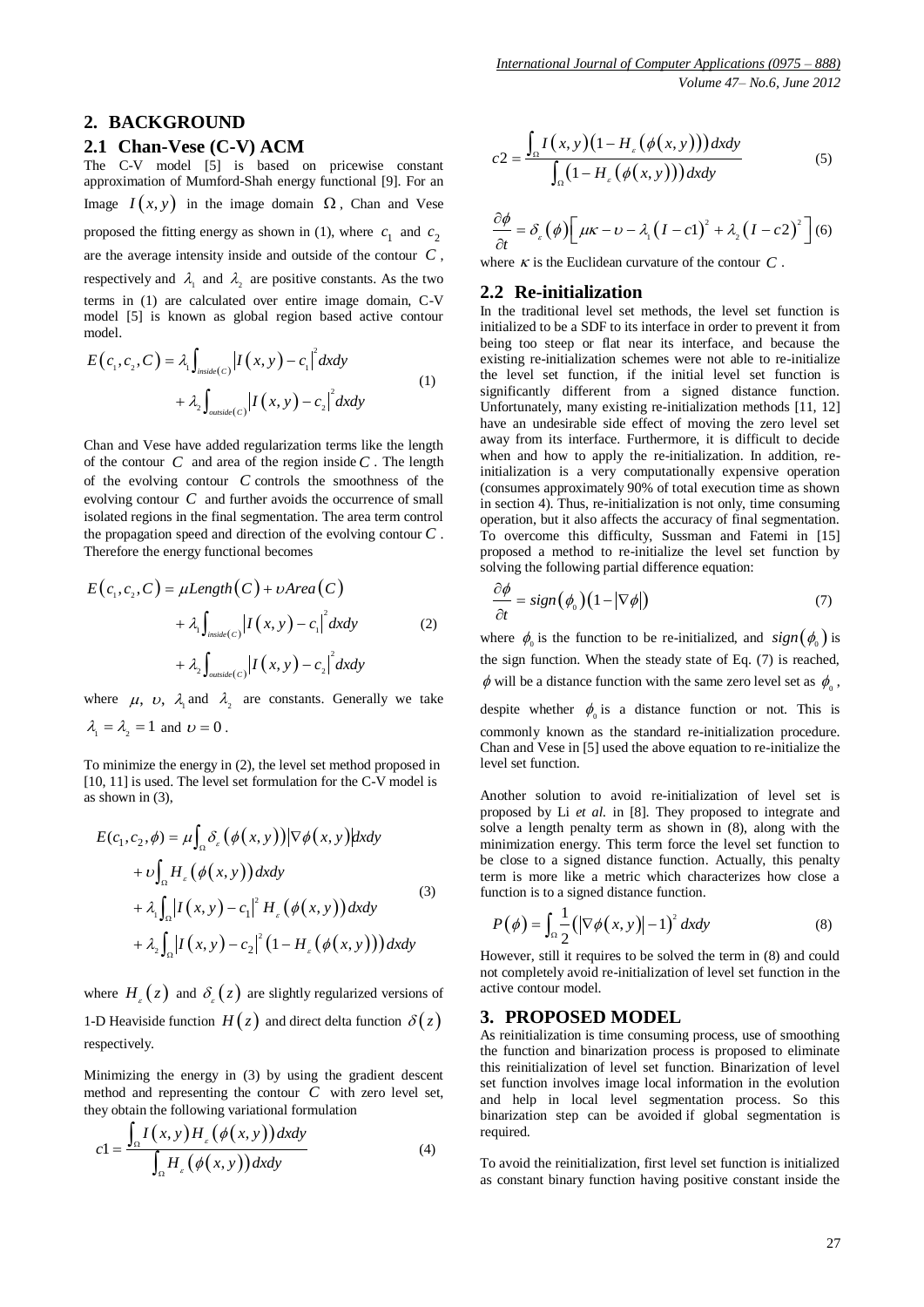contour and negative constant outside the contour. In equation (6),  $\kappa = div(\nabla \phi / |\nabla \phi|)$ , the Euclidean curvature term, in which level set function  $\phi$  is initialized as SDF which satisfies  $\nabla \phi$  = 1 [11] and it is regularized using Laplacian of it. But according to the theory of scale space in [13] and in [14], evolution of Laplacian of function is equivalent to Gaussian filtering of initial condition of level set function, where sigma of Gaussian function pay role equivalent to the  $\mu$  in Equation (6). Thus in Equation (6), the curvature term  $\kappa$  can be avoided with Gaussian smoothing of level set function. Hence the equation 6 in the proposed model is simplified as

$$
\frac{\partial \phi}{\partial t} = \delta_{\varepsilon} (\phi) \Big[ -\lambda_1 (I - c_1)^2 + \lambda_2 (I - c_2)^2 \Big] \tag{9}
$$

In addition to completely eliminating re-initialization by Gaussian Smoothing and binaryizing the level set, the level set function no longer required to be strictly initialized as a signed distance function. The level set function can be initialized to constants, which have different signs inside and outside the contour. This is very simple to implement in practice compared to signed distance function. In this paper, we initial level set function  $\phi_0$  simply as:

$$
\phi_0 = \begin{cases}\n a, & (x, y) \in \Omega_0 - \partial \Omega_0 \\
0, & (x, y) \in \partial \Omega_0 \\
-a, & (x, y) \in \Omega - \partial \Omega_0\n\end{cases}
$$
\n(10)

where  $a > 0$  is a constant,  $\Omega_0$  is the subset of the image domain  $\Omega$  and  $\partial\Omega_0$  is the boundary of  $\Omega_0$ .

Finally we implemented the proposed method in an iterative procedure, which consists of the following steps:

- (1) Initialize the level set function,  $\phi$  as per (10).
- (2) Evolve the level set function  $\phi$  according to (9).
- (3) Smooth the level set function by a Gaussian filter, *G*

, i.e. 
$$
\phi' = \phi * G_{\sigma}
$$

(4) Let  $\phi$  take 1, if  $\phi \ge 0$ ; otherwise let  $\phi$  take -1, if

 $\phi$  < 0. Based on result either stop evolution or go to step 2 to continue evolution.

#### **4. EXPERIMENTAL RESULTS**

In this section, we validated our model by using it on a number of synthetic, natural and medical images. For each image, we conducted the experiments to compare the performance of the proposed Gaussian smoothing and binary level set method based C-V method with that of the standard C-V active contour [5] for image segmentation. The algorithms were implemented in MATLAB 7.6 on a computer with Intel Core i3 with 2.4GHz CPU, 3GB RAM and Windows7 64-bit operating system. We also highlight in this section, the effects of different weightage parameters, which can be useful for efficient and accurate image segmentation. Moreover, we also show that the proposed level set based C-V model is less initial contour placement dependent. Results are also shown to prove the improvement of

the proposed level set based C-V over standard C-V [5] in terms of segmentation accuracy other than computational time.

As stated earlier, the proposed model utilizes the image statistical information for curve evolution and hence it's less sensitive to noise and weak object boundary. Figure 1 show the result obtained with both, the proposed method and standard C-V method [5]. For standard C-V method, the evolution of the traditional level set converged **in 860 iterations and took 11.95 seconds** (Table 1), whereas with the proposed level set scheme, the evolution converged **in 10 iterations and took 0.04 seconds** (Table 1). Moreover based on segmentation accuracy, the proposed method gives result similar to that obtained with standard C-V method [5].



**Figure 1: Verification of our method similar to standard C-V method for noisy image (a) Original image with initial contour (b) Result with standard C-V method [5] (c) Result with the proposed method**

Figure 2 also shows the results obtained with that of the proposed method and standard C-V method [5]. Again based on the numerical values shown in Table 1 and the results presented in Figure 2( $b \& c$ ), we can conclude that the proposed method shows a dramatic reduction in computation time with same amount of segmentation accuracy. Next we test the proposed model on medical image. Figure 3 shows the ability of the proposed method to generate interior contour as generated by standard C-V model (Figure 3(b)).



**Figure 2: Verification of our method similar to standard C-V method (a) Original image with initial contour (b) Result with standard C-V method [5] (c) Result with the proposed method**

Figure 4 shows the result of the proposed method for various initializations. This proves the robustness of the described method to initial contour placement. As shown in Figure 4(a), even if the initial contour has been initialized far away from the desired objects in the background with no part of object present inside the contour, we get successful result. Figure 4(b) shows the ability of the proposed level set method to evolve outwards and detect desired objects. Figure 4(c) shows that even if the initial contour encompasses one of the multiple objects present in the input image, other object can be successfully identified. This shows that the proposed level set scheme support evolution of new contours to detect multiple objects. However, with different position of initial contour, the execution time of the proposed method varies by a very minute amount, just equal to nothing. However, for standard C-V method [5], the execution time varies tremendously with different initial contour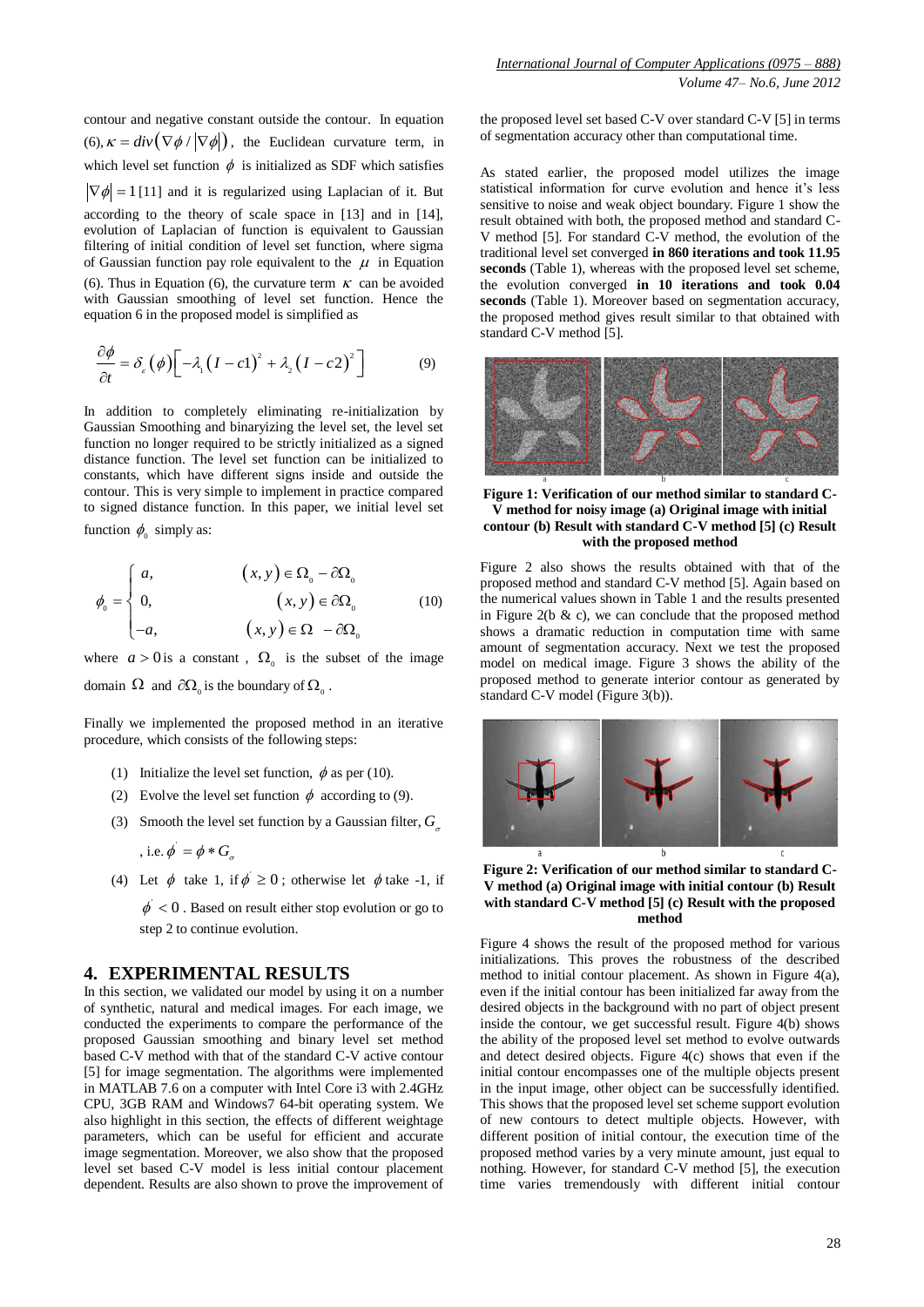positions. For different initial contours, shown in Figure 4, the execution time was same as that required with the initial contour shown in Figure 1(a) (0.04 seconds).



**Figure 3: Verification of our method similar to standard C-V method for medical image (a) Original image with initial contour (b) Result with standard C-V method [5] (c) Result with the proposed method**



**Figure 4: Initial contour placement independence of the proposed method. Figures from (a) to (c) shows different initial contours (in green) and the final contours (in red) using proposed method based C-V model.**

 $\lambda_1$  and  $\lambda_2$  are the coefficients that controls the weightage of proportion of region inside and outside the contour during contour evolution. Therefore relative balance between  $\lambda_1$  and  $\lambda_2$  determines which side i.e. inside or outside, has higher importance during energy minimization. For most of the images, both these parameters should be selected equal. However, these parameters should be selected properly if we need to segment blurred images. For example, if one wishes to enclose the inside part of blurred object then  $\lambda_1 > \lambda_2$  will

insure that  $(Figure 5(a))$  and if one wishes to completely enclose the blurred object, then taking  $\lambda_1 \ll \lambda_2$  will ensure it (Figure 5(c)). Figure 5(b) shows the result for  $\lambda_1 = \lambda_2$ .

Next we show the effect of  $\sigma$ , standard deviation of Gaussian kernel used to regularize the evolving level set after each iteration. Here we show the proof of the statement that  $\sigma$  have the same function and effect as the constant  $\mu$  used to control the length of the contour  $C$  in C-V method [5] as shown in equation (6). If we want to detect all or small object individually, then we take  $\mu$  small and if we want to detect larger object (e.g. object formed by grouping) and not to detect small object like noise, then take  $\mu$  large. The same effect can be seen for small and large values of standard deviation,  $\sigma$  of level set regularizing Gaussian kernel. Figure 6(a) shows the result obtained with  $\sigma = 2$ . Here we see that small black circles are effectively identified as individual circles from their adjacent ones. Now with  $\sigma = 5$ , as shown in Figure 6(b), for the same initial contour, grouping of small object take place and are identified as a single large object.



**Figure 5:** Effect of weighting parameters  $\lambda_1$  and  $\lambda_2$  (a)

 $\lambda_1$  >>  $\lambda_2$  (**b**)  $\lambda_1 = \lambda_2$  (**c**)  $\lambda_1 \ll \lambda_2$ 



Figure 6: Effect of standard deviation  $\sigma$  of regularizing **Gaussian Kernel (a) Original image with initial contour (b) Result with small value of**  $\sigma$  **(** $\sigma$  **= 2) (c) Result with large value of**  $\sigma$  ( $\sigma$  = 5)

Next we show that the binarization of level set function integrate local information along with global, to get accurate results in presence of small amount intensity inhomogeneity. Figure 7 shows the result for natural image which has small amount of intensity inhomogeneity. Here the standard C-V method [5] fails to get over the inhomogeneous part and identify it also as part of the desired object (Figure  $7(b)$ ) due to only global dependence (no local information) [7] whereas the proposed method effectively rejects the inhomogeneous part and accurately identify the desired object (Figure 7(c)). Moreover compared to standard C-V method, the proposed method is also time efficient, as the accurate result comes in 1.85 seconds in contrary to standard C-V [5], which takes 41.5 seconds for an inaccurate result (Figure 7(b)). If we remove the binarization step and go only with Gaussian smoothing of the level set, we get the result as obtained with standard C-V (Figure 7(b)) with the inhomogeneity part as part of object. This proves that binarization of level set allows integration of local information. However, as Gaussian smoothing avoids reinitialization and regularization, the result comes faster than standard C-V model [5].

Figure 8 again shows the result, where standard C-V model [5] fails and proposed model, gives accurate result. In this figure, we see that, due to the use of binarization of level set, we get some local information in addition to global information, which in turn helped the proposed model to effectively locate the weak edge at the thee of the player (Figure 8(c)), which can't be locate effectively by standard C-V [5] (Figure 8(b)), due to its global dependence, which in turn cause it to get inaccurate result. Moreover the accurate result for the proposed model comes in 11.5 seconds whereas C-V [5] gives inaccurate result in 62.1 seconds (Table 1).

In Table 1, the proposed model and standard C-V model [5] are compared relevant to the processing time for the above shown figures along with their size. The table also lists the time taken by re-initialization and regularization terms for the standard C-V model [5]. Last column of Table 1 shows the percentage of the total time, taken by re-initialization and regularization terms in standard C-V model [5]. From the values, it can be seen that nearly 90% of the total execution time required by standard C-V model [5], is consumed in executing re-initialization and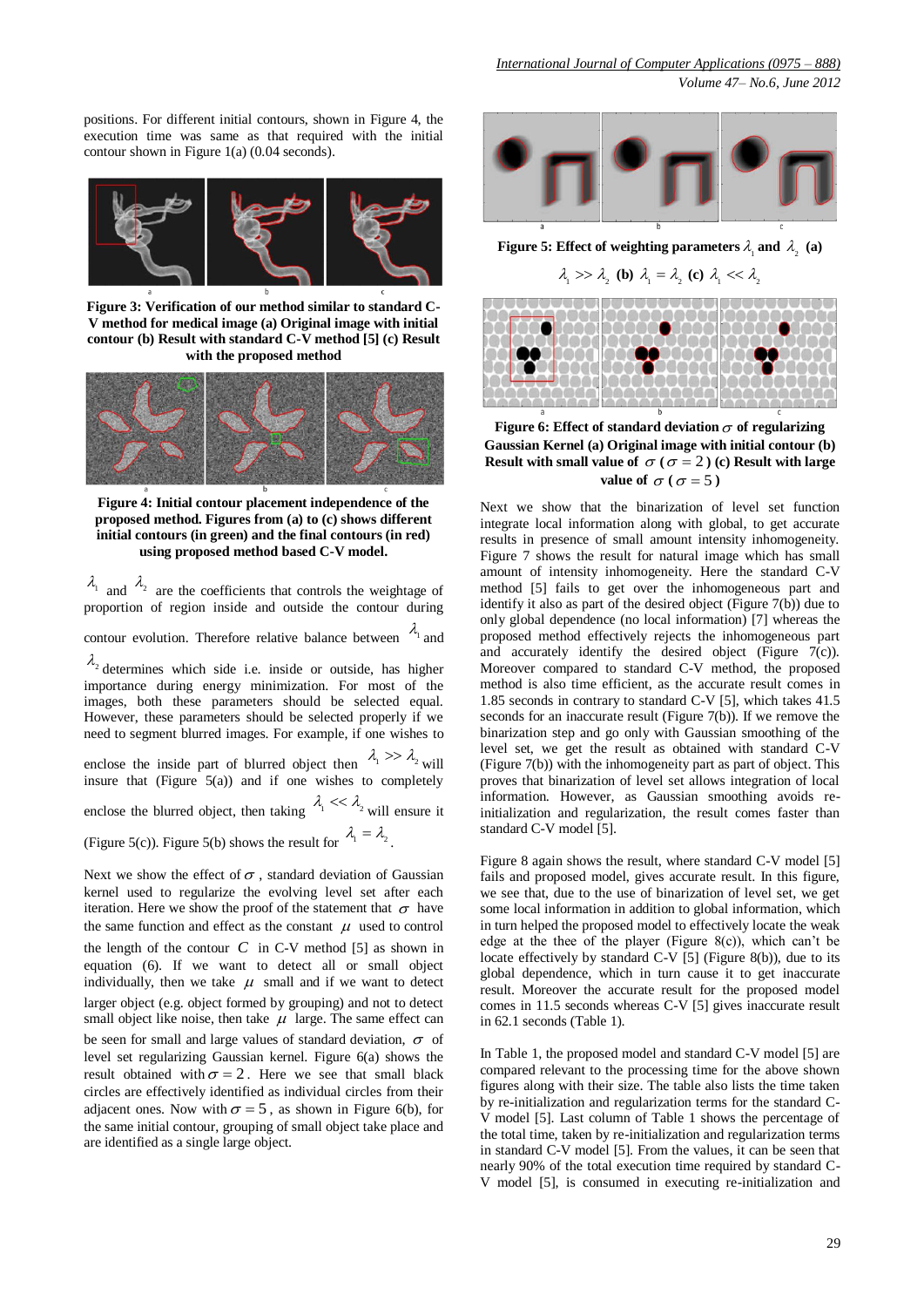regularization terms. Hence we can say that if we can remove re-initialization and regularization terms, then we can drastically reduce the time consumed by any active contour model. By using the proposed level set scheme we totally removed the re-initialization and regularization terms required for efficient evolution of an active contour. Thus as can be seen from the values shown in Table 1, the time consumed by the proposed model is drastically reduced. The accuracy of the proposed model can be seen directly from the results shown in the corresponding figures.



**Figure 7: Segmentation of natural images (a) Original image with initial contour (b) Unsuccessful result obtained with standard C-V model [7] (c) Successful segmentation result obtained with proposed model**



**Figure 8: Comparison between tradition C-V [5] and proposed method (a) Original image (b) Unsuccessful segmentation result obtained with standard C-V method [5] (c) Successful segmentation result obtained with proposed method.**

## **5. CONCLUSION**

This paper proposes a method for completely eliminating reinitialization. Many methods have been proposed to overcome the re-initialization, but they require solving partial difference equation for the same. We presented an approach to eliminate the need of re-initialization and regularization for level set evolution for region based ACMs. In this paper we used Gaussian smoothing and binary level set implementation together to not only eliminate re-initialization but also eliminate the regularization term such as length of the contour. Moreover by binary level set implementation, we incorporated some amount of local information in the evolving level set, which helps to detect weak edges as shown in the experimental results (section 4 above). In addition to this, the proposed method allows the initial level set function to be initialized to constant, which have different signs inside and outside the contour compared to the traditional SDF initialization. This is very simple to implement in practice compared to SDF. Thus the proposed method also reduces the complexity from practical implementation point of view. This paper has integrated the proposed level set based scheme with the standard C-V model, and which founds tremendous reduction in computational time with more accurate results and less initial contour placement dependence, than the original C-V active contour model. This paper also highlights the effect of different weightage parameters, which can be useful for efficient and accurate image segmentation.

### **6. REFERENCES**

- [1] Bakoš, M. 2007. Active Contours and their Utilization at Image Segmentation. In Proc. 5th Slovakian-Hungarian Joint Symposium on Applied Machine Intelligence and Informatics, Poprad, Slovakia, pp. 313- 317.
- [2] Blake, A., and Isard, M. 1998. Active Contours, Cambridge, MA: Springer.
- [3] Caselles, V., Catte, F., Coll, T., and Dibos, F. 1993. A geometric model for active contours in image processing. Numerische Mathematik, Vol. 66, No. 1, pp. 1-31.
- [4] Caselles, V., Kimmel, R., and Sapiro, G. 1997. Geodesic active contour. International Journal of Computer Vision, Vol. 22, No. 1, pp. 61-79.
- [5] Chan, T., and Vese, L. 2001. Active contours without edges. IEEE Transaction on Image Processing, Vol. 10, No. 2, pp. 266- 277.
- [6] Kass, M., Witkin, A., and Terzopoulos, D. 1988. Snakes: Active contour models. International Journal of Computer Vision, Vol.1, No.4, pp. 321-331.
- [7] Lankton, S., and Tannenbaum, A. 2008. Localizing region based active contour. IEEE Transactions on Image Processing, Vol. 17, No. 11, pp. 2029-2039.
- [8] Li, C.M., Xu, C.Y., Gui, C.F., and Fox, M.D. 2005. Level set evolution without re-initialization: a new variational formulation. In Proc. IEEE Conference on Computer Vision and Pattern Recognition, San Diego, pp. 430–436.
- [9] Mumford, D., and Shah, J. 1989. Optimal approximations by piecewise smooth functions and associated variational problems. Communications on Pure and Applied Mathematics, Vol. 42, No. 5, pp. 577- 685.
- [10] Osher, S., and Sethian, J.A. 1988. Fronts propagating with curvature dependent speed: algorithms based on Hamilton-Jacobi formulations. Journal Computational Physics, Vol. 79, No.1, pp. 12-49.
- [11] Osher, S., and Fedkiw, R. 2002. Level Set Methods and Dynamic Implicit Surfaces. New York, Springer-Verlag.
- [12] Peng, D., Merriman, B., Osher, S., Zhao, H., and Kang, M. 1999. A PDE-based fast local level set method. Journal of Computational Physics, Vol. 155, pp. 410- 438.
- [13] Perona, P., and Malik, J. 1990. Scale-space and edge detection using anisotropic diffusion. IEEE Transaction on Pattern Analysis and Machine Intelligence, Vol. 12, No. 7, pp. 629–640.
- [14] Shi, Y., and Karl, W.C. 2005. Real-time tracking using level sets. IEEE Conference on Computer Vision and Pattern Recognition, Vol. 2, pp. 34–41.
- [15] Sussman, M., and Fatemi, E. 1999. An efficient, interface preserving level set redistancing algorithm and its application to interfacial incompressible fluid flow. SIAM J. Sci. Comput., Vol. 20, No. 4, pp. 1165–1191.
- [16] Zhu, G. P., Zhang, Sh. Q., Zeng, Q. SH., and Wang, Ch. H. 2007. Boundary-based image segmentation using binary level set method. SPIE, OE Letters, Vol.46, No. 5, pp. 1-3.